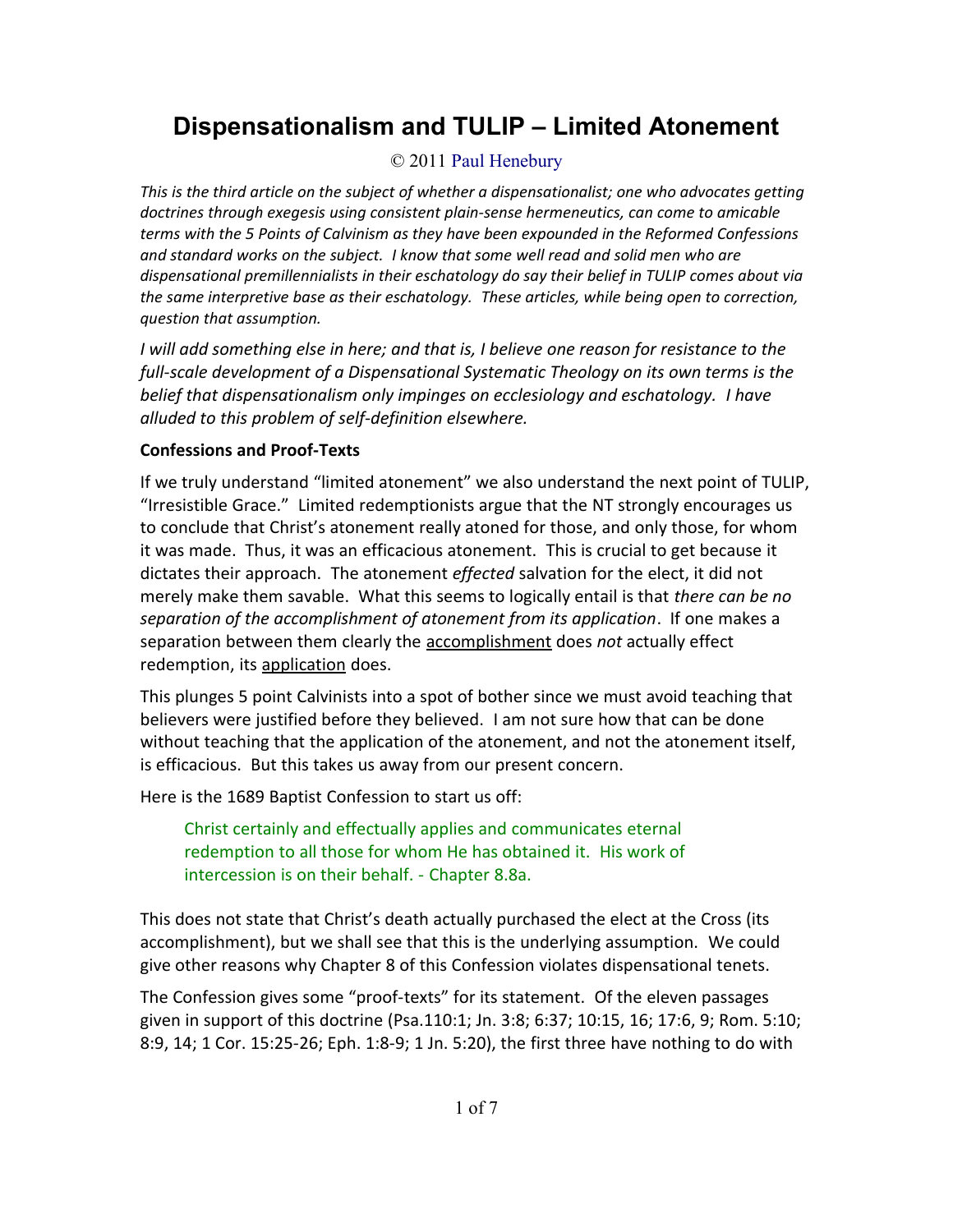the atonement, nevermind its extent. The John 10 passages do not specify Christ's death as being *only* for His sheep. The John 17 texts work okay for election but does not speak of the atonement. Romans 5:10 speaks to those who have been reconciled *by faith* and does not address the proposition one way or another. Ditto the other Romans passages and those that remain from 1 Corinthians, Ephesians and 1 John! Not an impressive showing!

Here is Dordt:

**SECOND HEAD: ARTICLE 8.** For this was the sovereign counsel and most gracious will and purpose of God the Father that *the quickening and saving efficacy of the most precious death of His Son* should extend to all the elect, for bestowing upon them alone the gift of justifying faith, thereby to bring them infallibly to salvation; that is, it was the will of God that Christ by the blood of the cross, whereby He confirmed the new covenant, should effectually redeem out of every people, tribe, nation, and language, all those, and those only, who were from eternity chosen to salvation and given to Him by the Father; that He should confer upon them faith, which, together with all the other saving gifts of the Holy Spirit, He purchased for them by His death; should purge them from all sin, both original and actual, whether committed before or after believing; and having faithfully preserved them even to the end, should at last bring them, free from every spot and blemish, to the enjoyment of glory in His own presence forever.

This is a lot to prove! Where does the Bible say that faith was *purchased* for the elect by Christ's death? We may think it is so, but to which passage/s are we to be pointed? Answer: "It's an inference." Okay, which text of Scripture says Christ's crosswork *itself* had "quickening and saving efficacy"? Everyone acknowledges it is upon the *merits* of Christ's death that believers are quickened (regenerated) by the Holy Spirit and saved, but this transaction did not occur at Calvary (unless one wishes to teach that the majority of Christians were born-*again* and placed in Christ before they were born*first*!). So where are we told that the Cross itself had this efficacy (and not the later application of its merit by the Holy Spirit)? Answer: "It's an inference."

Okay, so where in Scripture is it stated that Christ's atoning death was on behalf of "all those, and those only, who were eternally chosen to salvation"? It is a bold and precise proposition. Where, apart from general statements that Arminians can believe in (Christ died for "us", "the Church, "the sheep," "for me", etc.), is it taught that *only the elect* were atoned for when Jesus hung on the tree? Answer: "It's an inference." Is anyone seeing a pattern here? What biblical ground is there here for a dispensationalist to stand on and use his consistent plain-sense hermeneutics?

Whatever our Reformed brethren want to do with their interpretations is, from the standpoint of these articles, their own business. Their theology is far more deductive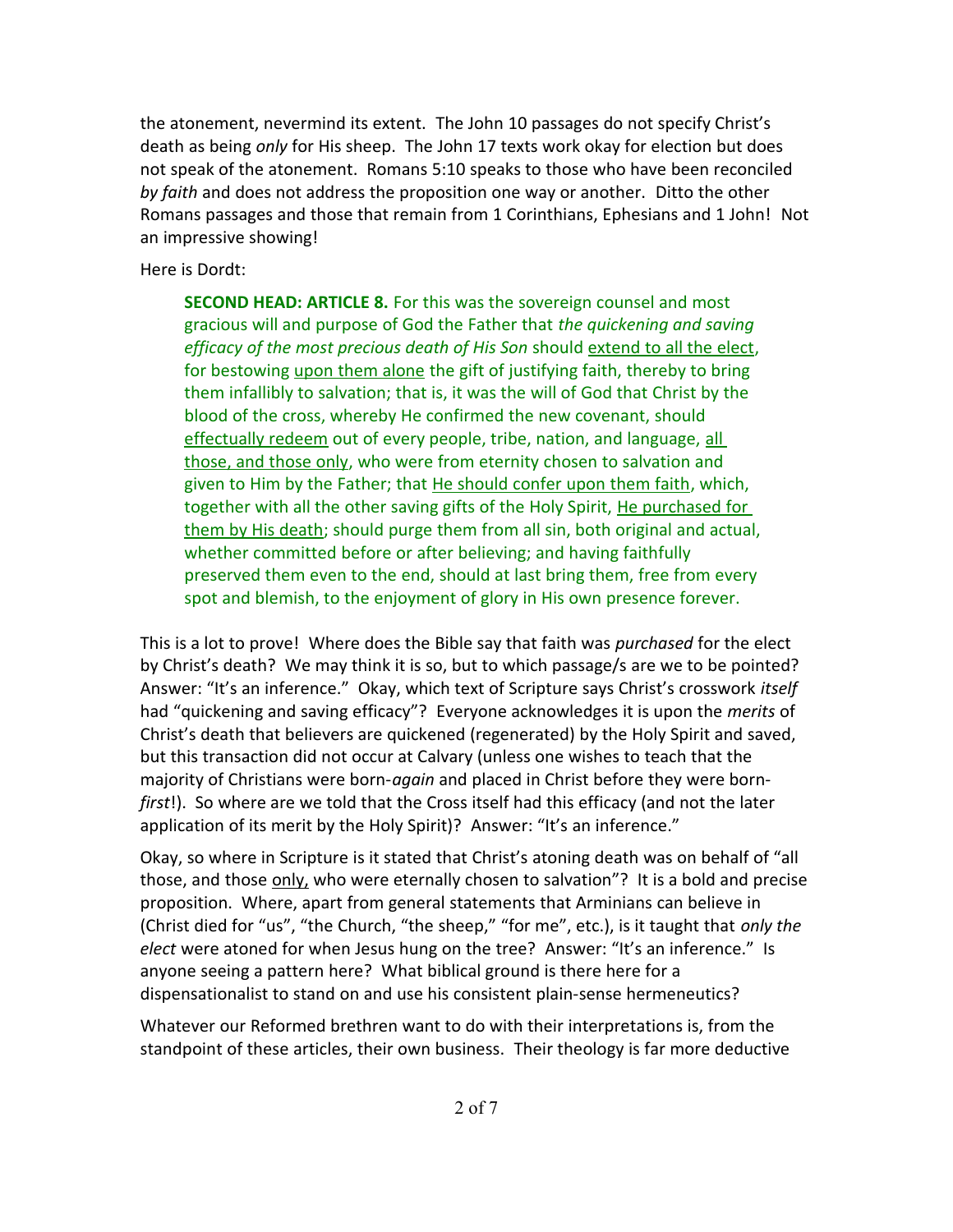and their hermeneutics more theologically driven. But the deductions of a Reformed theologian are not all open to a Dispensational theologian: definite atonement being an example of this.

#### **Some Other Proof-Texts**

When one studies the set of passages on this teaching provided at [Monergism](http://www.monergism.com/) one notices something significant. Their citation of Isa. 53:8-11 conveniently ignores verse 6. We are to presume that "my people" (v.8) is a reference to the elect who will be saved. Apart from this contradicting the OT meaning of the election of Israel as a nation of God-fearing and God-hating people, it should be apparent to any dispensationalist that this move is accomplished by *reading the NT doctrine back into the OT: an option clearly at variance with the very soul of dispensationalism*. But further, any familiarity with the early chapters of Isaiah (or Jeremiah) will speedily put the kibosh on this notion that "my people" = "my elect for salvation." Plus, Hosea 4:6 says, "My people are destroyed for lack of knowledge.." This is hardly a ringing endorsement of the elect!

The two other quotations from the OT (Isa. 63:9 & Dan. 9:24!) will be seen through by any dispensationalist worth his or her mettle. They are ripped out of context to fit a contrived NT formulation.

What about the NT passages then? We know what's coming: verses which speak of Christ giving His life as a ransom for "many" (Matt. 20:28; 26:28. Interpreted as "all" by Paul in 1 Tim. 2:6); Christ giving His life for "the sheep" (Jn. 10:11,15,26), or for "us" (Rom. 5:11; 2 Cor. 5:21; Gal. 3:13; Eph. 1:7; Tit. 2:14; 1 Jn. 3:16 etc.). Not to be left out (although inexplicably absent from the Monergism list) is the verse which says Christ gave Himself for "the Church" (Eph. 5:25). No one disagrees with these verses as they stand. It is only once particular redemption is read in to them that eyes start winking.

Some texts in the list actually do not make any statement regarding the atonement (viz. in Rom. 5:15 the "gift" is salvation not the atonement; Heb. 2:16 is about the incarnation). An interesting reference is the quotation of John 11:51-52:

And this spake he not of himself: but being high priest that year, he prophesied that Jesus should die for that nation; And not for that nation only, but that also he should gather together in one the children of God that were scattered abroad.

Caiaphas's involuntary prophecy includes two elements: first that Jesus should die for the Jewish nation (no restrictive clause limiting it to the elect), and second, that He would also gather together in one the elect scattered abroad. One may want to say that the second clause qualifies who is meant by "nation" in the first, and that is legitimate. But what has been garnered? Has the proposition "Jesus only died for the elect" been substantiated? "I trow not!" In fact, not one of these texts makes any such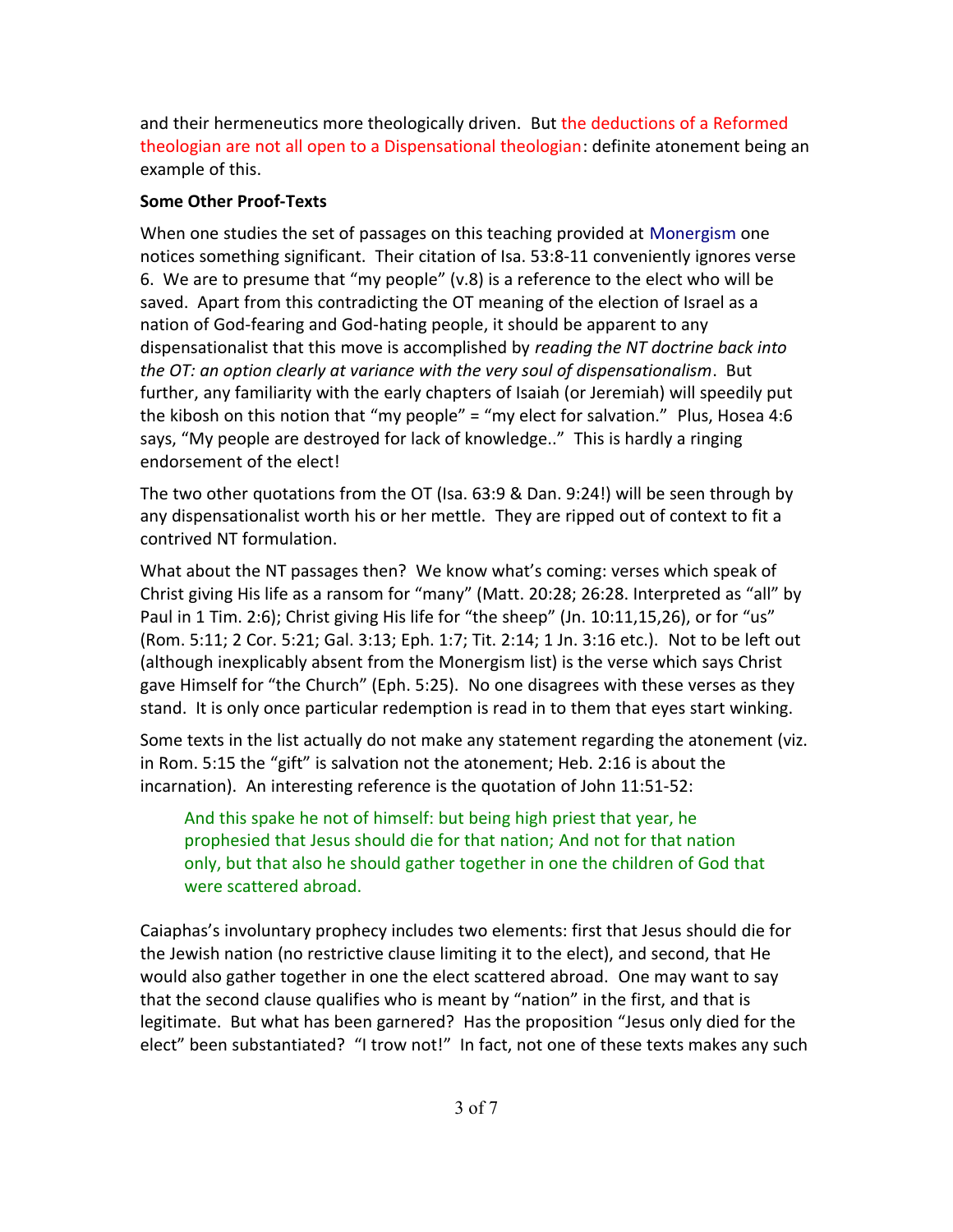claim! No Arminian, for example, would have a problem with saying Christ died for "us" or for "believers" or for "the Church." To force these texts into a doctrine of *particular* redemption is to overplay ones hand.

#### **More Proof-Texts**

What then? Are there other texts which help? A good place to turn to would be Steele and Thomas's *The Five Points of Calvinism: Defined, Defended, Documented*.

It might be argued that the proposition, "Christ died only for those who will be saved" could be supported as a **C3 Formulation** by texts combining to make it the best supported theological option (as I would argue is the case with the pre-trib rapture). This is kind of what Steele & Thomas try to do in their book.

Unfortunately there are rather large logical gaps between the individual statements they make, the Scriptures they recruit to prop them up, and the final doctrine (limited atonement) they wish to prove. Let me give an example of what I mean:

They make the claim that, "Christ secured the gift of the Spirit which includes *regeneration* and *sanctification* and all that is involved in them." (42).

The "regeneration" they are referring to is, of course, the sort which precedes faith (of which more ahead). We are to gather from this that the ensuing verses will leave us in no doubt about these important matters. So what do we get? Eph. 1:3-4 (we have every spiritual blessing in Christ); Phil. 1:29 (the best text [C3?] for proving faith is a gift. But it says nothing about regeneration or sanctification); Acts 5:31 (repentance is a gift); Tit. 2:14 (our redemption was unto good works); Tit. 3:5,6 (we were saved through regeneration); Eph. 5:25-26 (Christ's death resulted in the sanctification of the Church); 1 Cor. 1:30 (Our wisdom, righteousness, sanctification, and redemption come from Christ. No mention of the new birth); Heb. 9:14 (Christ's blood can cleanse the sinner's conscience leading to acceptable service); Heb. 13:12 (Christ's suffering and rejection was for the sanctification of "the people"); 1 Jn. 1:7 (Christ's blood can keep the believer in the light of fellowship with God).

I know there is more to these verses than my mere summaries tell, but where in any of them are we told that "Christ secured the gift of the Spirit which includes regeneration…[prior to faith]"? The verses (or some of them) do prove (directly – **C1**) that Christ secured our sanctification. But this scarcely amounts to a brick in the wall of limited atonement.

One has to wander through several pages of this type, with numerous passages vainly used to support minor tertiary propositions, which in turn set up secondary propositions, which are intended to lead us inexorably to the conclusion of the principal doctrine: particular redemption. But it is not until we reach secondary proposition "C" that we start 'getting down to brass tacks.' Then the authors move into apologetic mode, admitting that "Some passages speak of Christ's dying for "all" men and of His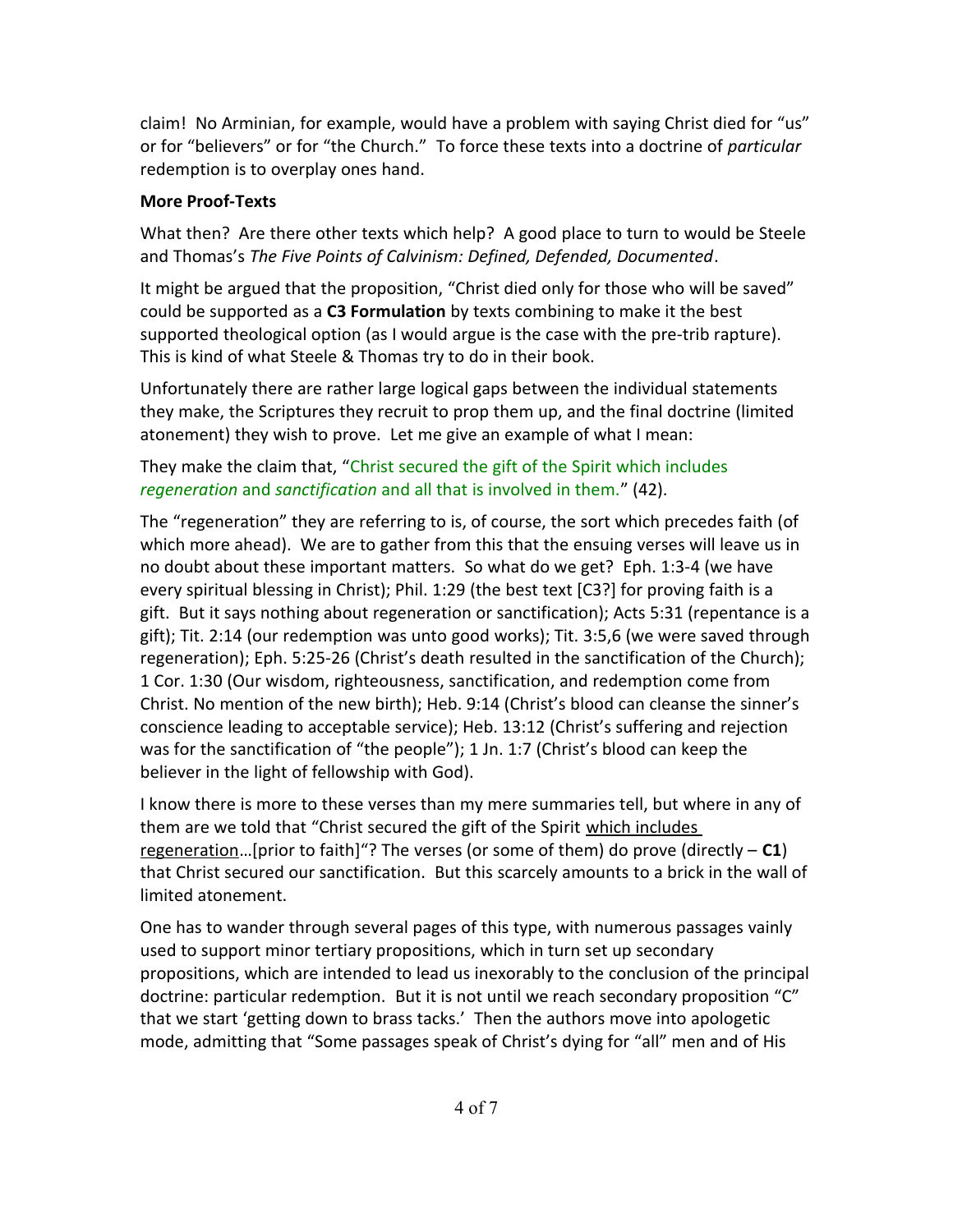death as saving the "world." (46). But they qualify this by saying, "These expressions are intended to show that Christ died for all men without *distinction*…they are not intended to indicate that Christ died for all men without *exception*…" (emphasis theirs).

This dogmatic declaration of Authorial intent is open to serious question when one analyzes texts like John 3:16-17, 36; 1 Tim. 4:10; Heb. 2:9; and 2 Pet. 2:1 in their contexts. There is certainly no cause for 5 pointers to get all doctrinaire here! And for a dispensationalist there is considerable reason to throttle back on such assertions.

The proposition "Christ died only for His elect" or, "Christ died only for those who will be saved," is not supported by any **C1**, **C2** or **C3** passage (if anyone can show me otherwise I would appreciate it). Recall, a **C1** passage is a straightforward text which agrees with a proposition by directly stating it in as many words. Nor, as we have just said, is this teaching upheld by any **C2** passages (a combination of usually **C1** texts on related matters which strongly lead one to the conclusion summed up in the proposition). Nor is the doctrine supported by any **C3** texts (indirect passages which, when taken together, produce good though defeasible evidence for the proposition). Or have I spoken too soon?

Jeffery, Ovey, & Sach, in their valuable book, *Pierced For Our Transgressions,* believe the combination of 2 Corinthians 5:14 with Romans 6:1-14,

"is problematic for those who deny particular redemption. The former text teaches that all those for whom Christ died, died spiritually with him. The latter teaches that all who died with him will share in his resurrection life, which in Romans is concerned with salvation. Putting the two together, it is apparent that all for whom Christ died will enjoy salvation. Universal redemption would then imply that all will be saved, which is unbiblical." (272-273).

If their contention is right dispensationalists had better jump on board. But let us take a closer look. 2 Cor. 5:14 says,

"For the love of Christ compels us, because we judge thus; that if Christ died for all then all died"

And we throw in the next verse:

"and He died for all, that those who live, should live no longer for themselves, but for Him who died for them and rose again."

The context (e.g. v.10, "the judgment seat of Christ"; v.13b "if we are of sound mind, it is for you."), makes it clear that Paul is addressing Christians. Verse 15 also makes it clear that Paul's point here is that "those who live" (Christians to whom he is writing), "should live no longer for themselves." He is referring to the saints' sanctification. The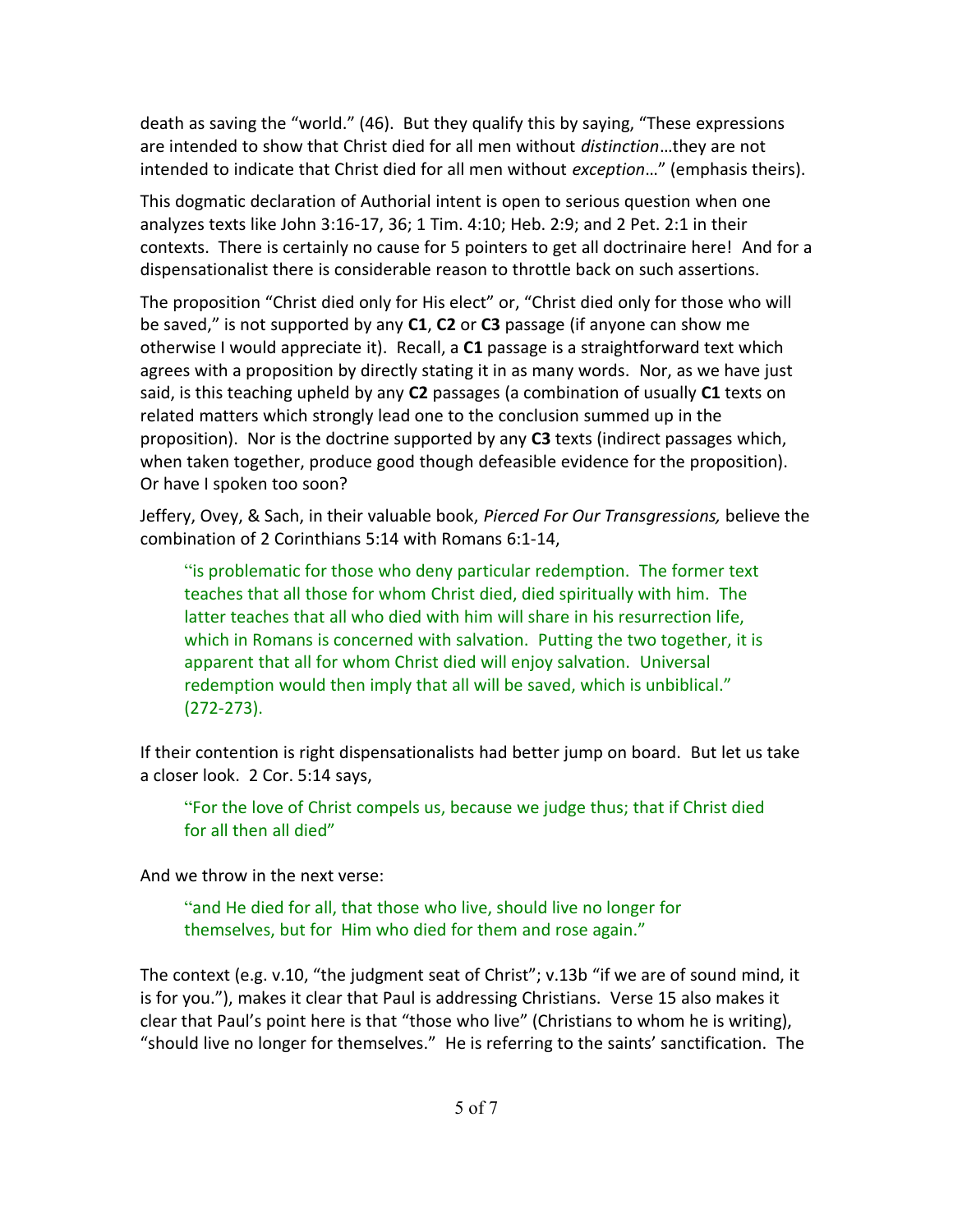text does not say that Christ only died for the saints. The correspondence between the "all" who Christ died for, and the "all" who died in Him is symmetrical because the Apostle has sanctification in mind, not justification. To paraphrase, it teaches that, "if Christ died for you [the saints at Corinth], then you died in Christ. Therefore you should no longer live for yourselves but for Christ; in whom you have been made alive." Verses 17-18 bring this truth home even more. Paul doesn't have unsaved people, be they elect or no, in view here!

But even if all humanity is in view here, there is still no necessary connection with the elect only, as a reading of the commentaries will demonstrate (e.g. P. E. Hughes). In a sense all humanity did die with Christ at Calvary, even though that death isn't reckoned as substitutionary in judicial terms until the sinner believes. The connection with Romans 6 applies to my interpretation above, but is in need of qualification on this other interpretation (along the lines provided by Paul in Romans 3:21-5:11).

Thus, For Jeffery, Ovey & Sach to assert, "all those for whom Christ died, died spiritually with him" as a doctrine of the extent of the atonement is to ignore the context and to misapply the passage in question. Careful attention to the context removes this crucial plank of their argument, rendering it fallacious. Calvin offers Romans 14:7-9 as a close parallel, not Romans 6.

### **Clear Counter-Texts**

But it gets worse. Not only must a dispensationalist abandon plain-sense hermeneutics and opt for a theologically deductive hermeneutics to get limited atonement, he must use these same foreign hermeneutics to explain clear passages which, in their plainsense, contradict this Reformed teaching. Take one example: 1 Timothy 4:10:

"For therefore we both labor and suffer reproach, because we trust in the living God, who is the Savior of all men, specially of those that believe."

It appears here that the Apostle is saying that Christ died for all men everywhere, but in a particular way for those who believe. That would make Christ's atonement universal though differentiated. That would also agree with a plain reading of 1 Timothy 2:4 & 6. What then can the 5 Pointer do? He can say that since God and not Christ is being spoken of here that soter ought to be translated as "Preserver" not "Savior." (Grudem). That is to say, what is in Paul's mind here is not what it appears at first blush: instead Paul is just saying God preserves people physically – especially believers! Presumably that is also Paul's meaning in the first verse of the letter, where he writes, "by the commandment of God our Savior"?

No, that will not do. An agenda is showing! And this agenda (to force universal atonement verses into bearing other, less apparent meanings) is so embarrassingly evident in the TULIP interpretations of John 3:16, Heb. 10:29; 1 Jn. 2:2; 4:14 and a number of other straightforward verses (some of which are given above), which make